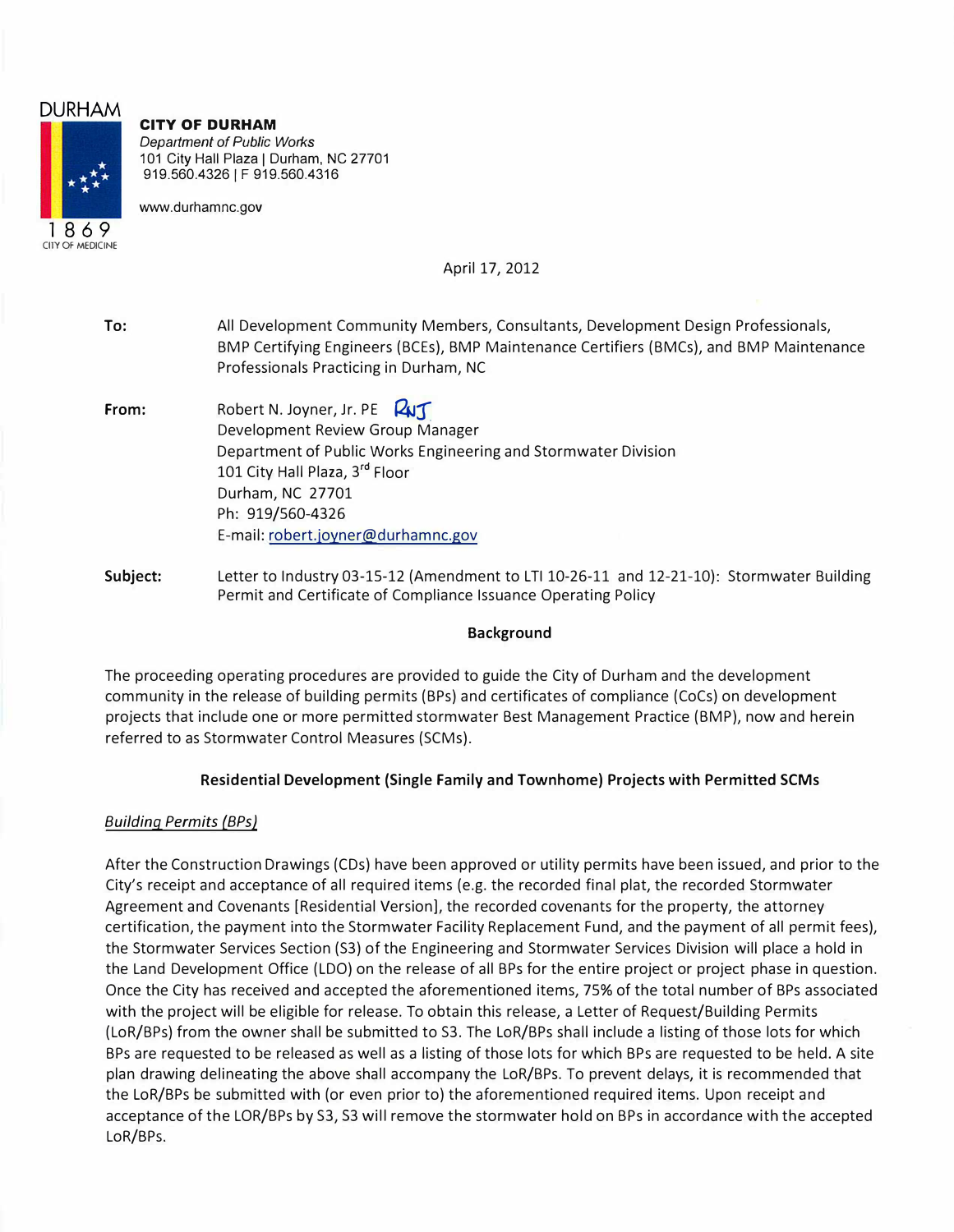To obtain release of an additional 10% of the BPs (in addition to the initial 75%), a revised LoR/BPs, with a revised illustrated site plan drawing, shall be submitted to 53 (note that conventional 5CMs must be constructed to a Tier 3 status). Upon receipt and acceptance of the revised LoR/BPs by 53, 53 will remove the stormwater hold on BPs in accordance with the accepted LoR/BPs. Until the 5CMs on the site have been completed, the City will continue to hold all remaining BPs (e.g., the last 15% of the total BPs associated with the project or project phase in question.)

For projects that do not have a building permit and/or that do not require the issuance of utility permits, the aforementioned items and the construction security are to be provided to 53 prior to the approval of the CDs.

Due to the considerable amount of administrative effort needed to implement this policy, the allowance of submitting multiple LoR/BPs to revise which BPs are being held versus those being released will be limited. It is suggested that considerable thought be given to which BPs are requested to be held/released. If switching of the holds/releases of BPs is approved, the change in the holding/releasing of BPs will take time due to the amount of administrative effort needed to make the appropriate changes.

### *Certificates of Compliance {CoCs)*

After the CDs have been approved or the utility permits have been issued, and prior to the City's receipt and acceptance of all required items (e.g. the recorded final plat, the recorded 5tormwater Agreement and Covenants [Residential Version], the recorded covenants for the property, the attorney certification, the payment into the 5tormwater Facility Replacement Fund, and the payment of all permit fees), 53 will place a hold in the Land Development Office (LOO) on the release of all CoCs for the entire project.

To obtain release of the first CoC, the owner must provide an acceptable construction security instrument to guarantee the completion of the 5CMs in the project phase in question. The amount of the instrument for each 5CM will be determined by 53 in accordance with Tables 1.1 and 1.2, below. To obtain this release, a Letter of Request/Certificates of Compliance (LoR/CoCs) from the owner shall be submitted to 53. The LoR/CoCs shall include the CoC requested to be released as well as a listing of those lots for which CoCs are to be held. A site plan drawing delineating the above shall accompany the LoR/CoCs. Upon receipt and acceptance of the construction security and the LoR/CoCs by S3, S3 will remove the stormwater hold on the requested CoC in accordance with the accepted LoR/CoCs.

Unlike the release of BPs, the release of additional CoCs (beyond the one originally released) will be dependent on where within Table 1.1 the particular 5CM (or 5CMs) in question fall. Table 1.3, below, provides the minimum tier thresholds that must be achieved for a particular 5CM or collection of 5CMs before additional CoCs will be released by the City. To obtain release of additional CoCs, the construction of all 5CMs within the project phase in question must be evaluated by a BCE as to where in the matrix the 5CM (or 5CMs) in question fall. Once these determinations are made by a BCE, the owner may then submit a revised LoR/CoCs, which must include a revised illustrated site plan drawing, to 53. Upon receipt and acceptance of the revised LoR/CoCs by 53, 53 will remove the stormwater hold on the CoCs requested in accordance with the accepted LoR/CoCs. The owner may submit multiple LoR/CoCs so long as such requests are in conformance with the guidelines contained in this LTI.

Due to the considerable amount of administrative effort needed to implement this policy, it is suggested that considerable thought be given to which CoCs are requested to be held/released. If switching of the holds/releases of CoCs is approved, the change in the holding/releasing of CoCs will take time due to the amount of administrative effort needed to make the appropriate changes.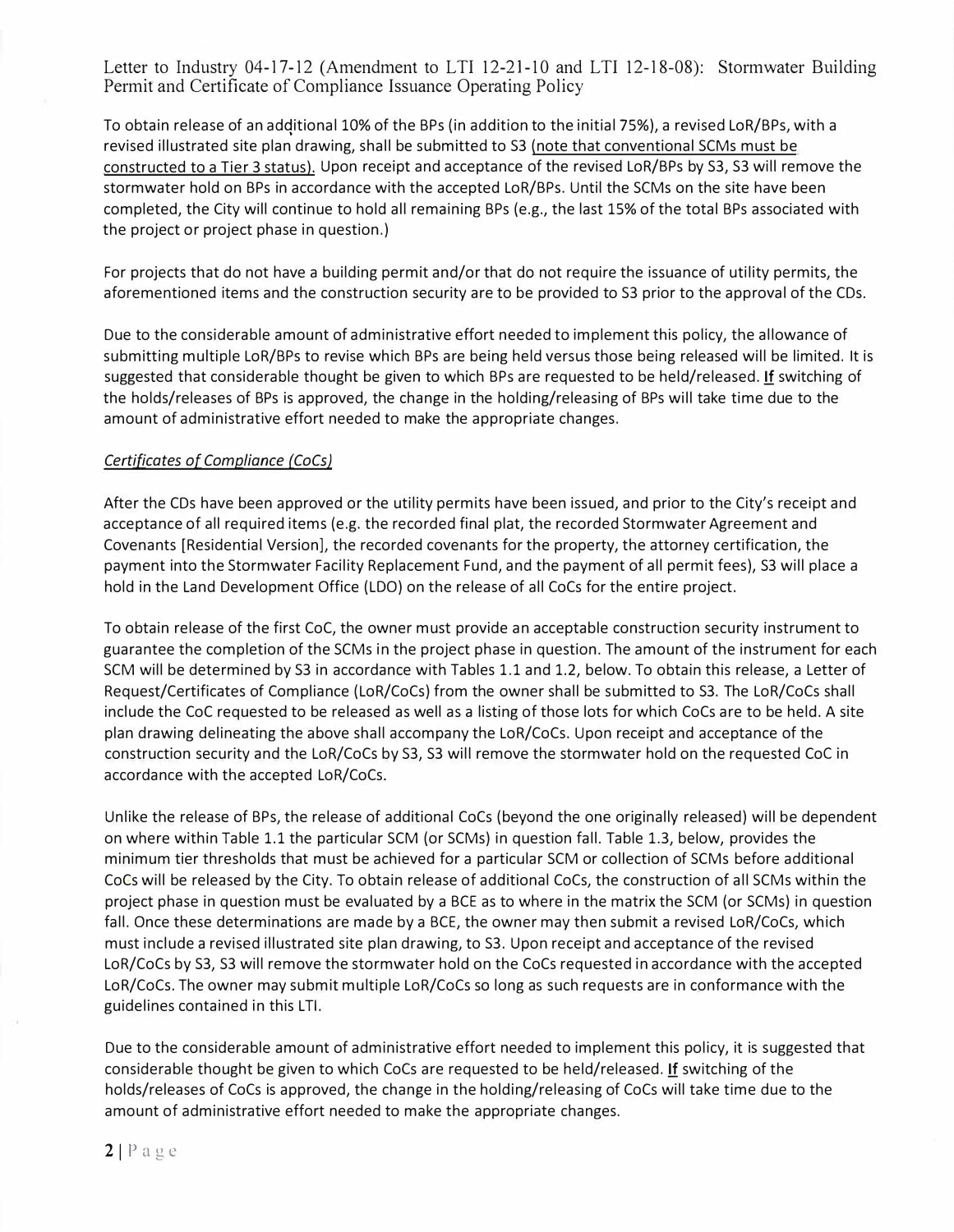## *Construction Security Instruments*

The City will accept the following four (4) construction security instruments: (1) An irrevocable Letter of Credit-LoC; (2) an Assignable Certificate of Deposit-CD; (3) a Bank Cashier's Check-BCC (Note: An Escrow Agreement must be executed by the owner and included with the BCC); and (4) a performance bond-PB (Note: The minimum amount on a PB shall be \$250,000). As written above, the amount of the security instrument will be calculated by S3 in accordance with Tables 1.1 and 1.2, below.

### *Tables*

| Tier  | Length of Time the                         |                                                        |                              |
|-------|--------------------------------------------|--------------------------------------------------------|------------------------------|
|       | <b>Status of SCM Completion</b>            | <b>Amount of Security</b><br><b>Instrument Per SCM</b> |                              |
|       |                                            |                                                        | <b>Construction Security</b> |
|       |                                            |                                                        | is Allowed to exist          |
|       |                                            |                                                        | before construction is       |
|       |                                            |                                                        | completed or                 |
|       |                                            |                                                        | construction security        |
|       |                                            |                                                        | is called                    |
| One   | The SCM is incomplete.                     | $$100,000^1$                                           | $2$ years <sup>2</sup>       |
| Two   | The SCM has been certified by a BCE to     | \$60,000 <sup>1</sup>                                  | $1$ year <sup>2</sup>        |
|       | be "nominally compliant (in terms of       |                                                        |                              |
|       | basic size and shape by visual             |                                                        |                              |
|       | inspection)" with the approved CDs, but    |                                                        |                              |
|       | E&S conversion is required, and            |                                                        |                              |
|       | additional stabilization of the SCM        |                                                        |                              |
|       | and/or the drainage area to the SCM is     |                                                        |                              |
|       | required.                                  |                                                        |                              |
| Three | The SCM is certified "preliminarily        | $$30,000^1$                                            | 9 months <sup>2</sup>        |
|       | complete (based on a BCE's evaluation      |                                                        |                              |
|       | of a preliminary as-built and an           |                                                        |                              |
|       | evaluation of the geotechnical aspects     |                                                        |                              |
|       | of the facility)," but E&S conversion, and |                                                        |                              |
|       | additional stabilization of the SCM        |                                                        |                              |
|       | and/or the drainage area to the SCM is     |                                                        |                              |
|       | required.                                  |                                                        |                              |

## **Table 1.1: Residential SCM Construction Security Instrument Matrix**

Note 1: Completing more of the SCM (e.g., moving from a higher completion tier to a lower tier), will result in a corresponding reduction in the required security instrument amount.

Note 2: Once an initial tier is established, the base timeline will be set for the completion of the SCM. Changing to a different tier status will not add time to the completion date of the SCM. For example, dropping from Tier 1 to Tier 4 yields a two-year completion timeline, not a two-year-and-three-month completion timeline. It should be understood that once the established timeline has been exceeded, a three-month extension will be granted only for SCMs that are in Tier 4. Once this additional three-month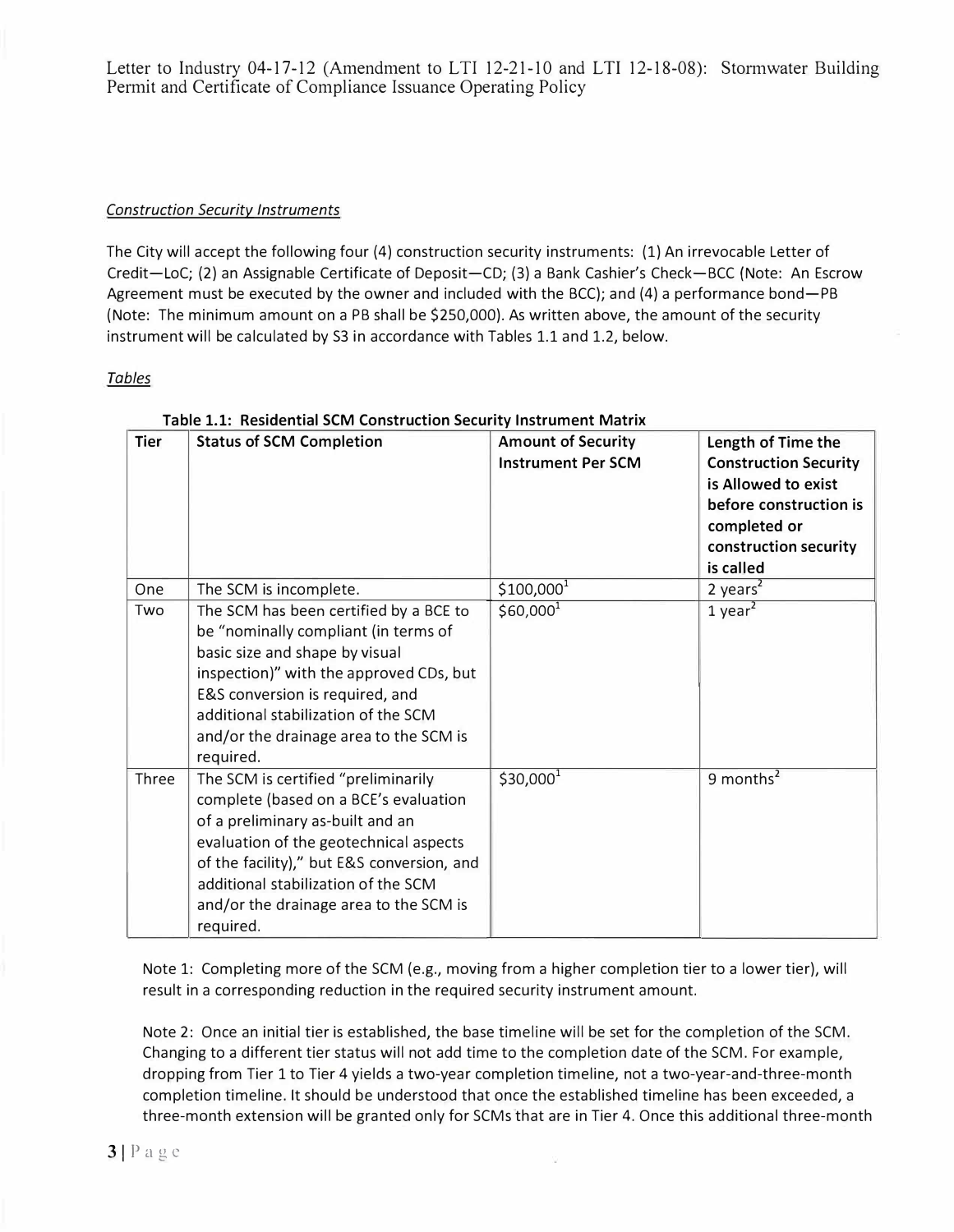extension has been exceeded or the timeline for an SCM not in Tier 4 has been exceeded, the City will pull the construction security and will put a hold on the release of all BPs and CoCs until a new arrangement has been executed and a new security instrument has been provided by the owner/developer. The amount of the new security instrument will be the tier amount in accordance with a reevaluation of the SCM by a BCE. The length of time the new construction security will be allowed to exist shall be three months. If the SCM is not completed within this three-month time frame, the City will pull the construction security and will put a hold on the release of all BPs and CoCs until the SCM has been completed. Once the SCM is completed, the City will release any construction securities back to the owner/developer.

| <b>Type of SCM</b>                                     | <b>DA to Facility</b> | <b>Cost Factor Multiplier</b><br>(by Tier) |                |                         |
|--------------------------------------------------------|-----------------------|--------------------------------------------|----------------|-------------------------|
|                                                        |                       | $\mathbf{1}$                               | $\overline{2}$ | $\overline{\mathbf{3}}$ |
| <b>Conventional SCMs</b>                               |                       |                                            |                |                         |
| Wet Ponds and Constructed Wetlands                     | $> 50$ Ac             | 2.5                                        | 2.5            | 2.5                     |
|                                                        | $\geq$ 25 Ac and <    | 1.5                                        | 1.5            | 1.5                     |
|                                                        | 50 Ac                 |                                            |                |                         |
|                                                        | $< 25$ Ac             | $\mathbf{1}$                               | $\mathbf{1}$   | $\mathbf{1}$            |
| Pocket Wetlands                                        | n/a                   | 1                                          | $\mathbf{1}$   | 1                       |
| Dry Ponds (Peak Shaving and/or Extended Detention)     | n/a                   | 1                                          | $\mathbf{1}$   | $\mathbf{1}$            |
| <b>Underground Detention Systems</b>                   | n/a                   | $\mathbf{1}$                               | $\mathbf{1}$   | $\mathbf{1}$            |
| <b>Unconventional SCMs</b>                             |                       |                                            |                |                         |
| <b>Bioretention Areas</b>                              | $> 0.25$ Ac           | 0.5                                        | n/a            | n/a                     |
|                                                        | $< 0.25$ Ac           | 0.25                                       | n/a            | n/a                     |
| <b>Vegetated Sand Filters</b>                          | $> 0.25$ Ac           | 0.5                                        | n/a            | n/a                     |
|                                                        | $< 0.25$ Ac           | 0.25                                       | n/a            | n/a                     |
| Closed System Sand Filters                             |                       | <b>Not Permitted in Residential Areas</b>  |                |                         |
| <b>Rainwater Harvesting Systems</b>                    | $> 1$ Ac              | 1                                          | n/a            | n/a                     |
|                                                        | $> 0.25$ Ac and       | 0.5                                        | n/a            | n/a                     |
|                                                        | $< 1$ Ac              |                                            |                |                         |
|                                                        | $< 0.25$ Ac           | 0.25                                       | n/a            | n/a                     |
| Greenroofs                                             |                       | TBD                                        |                |                         |
| Level Spreaders with Riparian Vegetative Filter Strips | n/a                   | 0.2                                        | n/a            | n/a                     |
| Level Spreaders with Engineered Filter Strips          | n/a                   | 0.5                                        | n/a            | n/a                     |
| Acceptable Proprietary Systems (Open/Semi-open,        | $> 0.25$ Ac           | 0.25                                       | n/a            | n/a                     |
| Vegetated Systems [Example: Filterra])                 | $< 0.25$ Ac           | 0.2                                        | n/a            | n/a                     |
| Acceptable Proprietary Systems (Closed Systems)        |                       | <b>Not Permitted in Residential Areas</b>  |                |                         |
| <b>Water Quality Swales</b>                            | n/a                   | 0.2                                        | n/a            | n/a                     |

#### **Table 1.2: Cost Factor Multipliers for Table 1.1**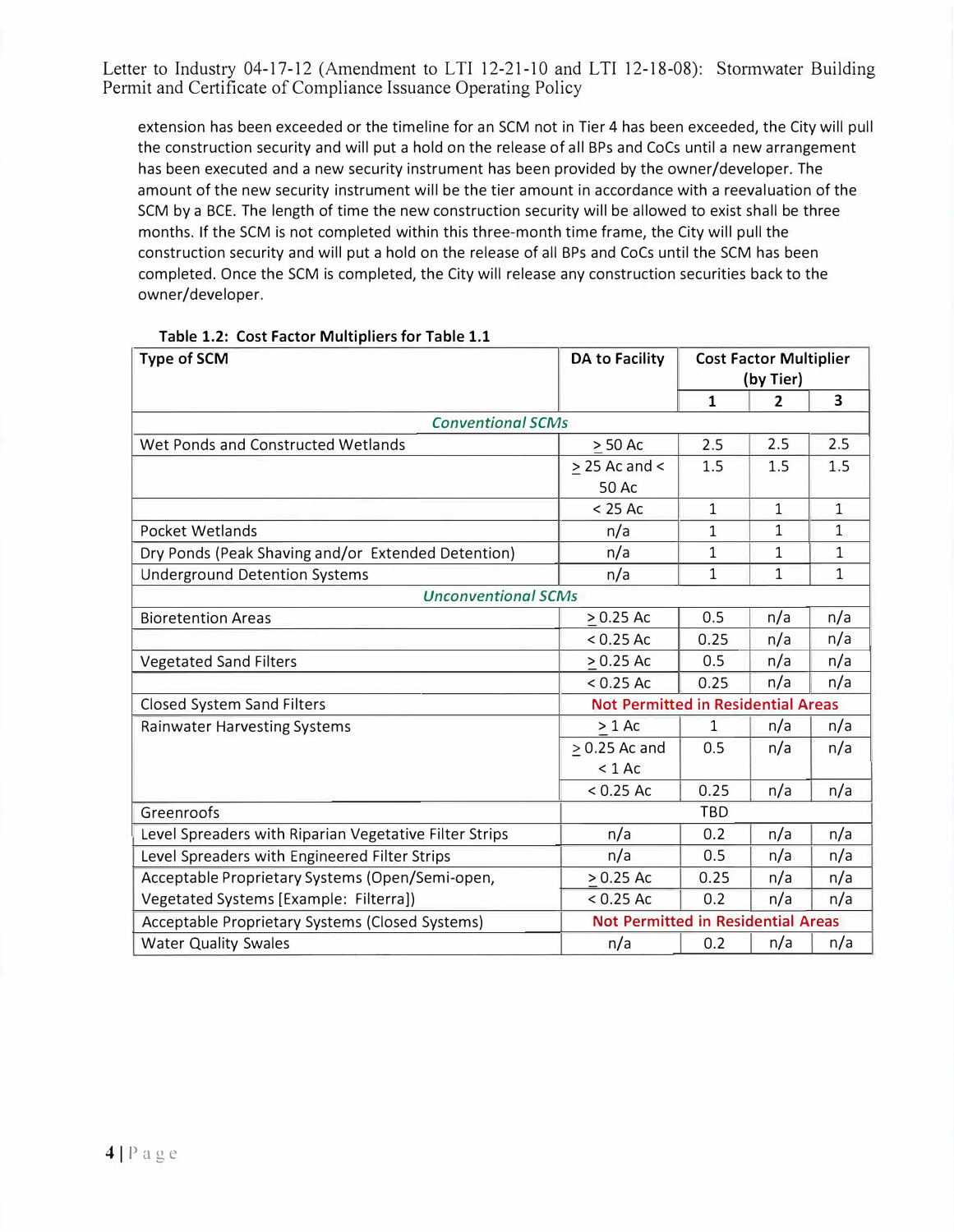| <b>Type of SCM Facility</b>                            | They could construct the millimities the day to reduct<br>% of Total Project Phase CoCs Eligible for<br>Release |                  |
|--------------------------------------------------------|-----------------------------------------------------------------------------------------------------------------|------------------|
|                                                        | Up to $75^1$                                                                                                    | 75.1 to $84.9^2$ |
| <b>Conventional SCMs</b>                               |                                                                                                                 |                  |
| Wet Ponds and Constructed Wetlands                     | Tier 1                                                                                                          | Tier 3           |
| Pocket Wetlands                                        |                                                                                                                 | 3                |
| Dry Ponds (Peak Shaving and/or Extended Detention)     | 3                                                                                                               |                  |
| <b>Underground Detention Systems</b>                   | 1                                                                                                               | 3                |
| <b>Unconventional SCMs</b>                             |                                                                                                                 |                  |
| <b>Bioretention Areas</b>                              | $1^3$                                                                                                           | 1 <sup>3</sup>   |
| <b>Vegetated Sand Filters</b>                          | $\overline{1^3}$                                                                                                | 1 <sup>3</sup>   |
| <b>Closed System Sand Filters</b>                      | <b>Not Permitted in Residential Areas</b>                                                                       |                  |
| <b>Rainwater Harvesting Systems</b>                    | 1 <sup>3</sup><br>1 <sup>3</sup>                                                                                |                  |
| Greenroofs                                             | TBD                                                                                                             |                  |
| Level Spreaders with Riparian Vegetative Filter Strips | 1 <sup>3</sup>                                                                                                  | 1 <sup>3</sup>   |
| Level Spreaders with Engineered Filter Strips          | $1^3$                                                                                                           | 1 <sup>3</sup>   |
| Acceptable Proprietary Systems (Open/Semi-open         | $1^3$                                                                                                           | 1 <sup>3</sup>   |
| <b>Vegetated Systems)</b>                              |                                                                                                                 |                  |
| Acceptable Proprietary Systems (Closed Systems)        | <b>Not Permitted in Residential Areas</b>                                                                       |                  |
| <b>Water Quality Swales</b>                            | $1^3$<br>1 <sup>3</sup>                                                                                         |                  |

**Table 1.3: SCM Construction Tier Minimums Required to Acquire CoCs** 

Note 1: To obtain the first CoC, a Tier 1 security must be provided. Once 50% of the eligible CoCs have been released, a warning will be issued to the owner/developer that additional work on the SCM(s) will be required prior to obtaining more than 75% of the CoCs eligible for release on the project.

Note 2: To obtain 85% or more of the total project phase CoCs eligible for release, the SCM BCE certification must have been approved by 53. Note: This applies only to Conventional SCMs. There is no limit to the CoCs eligible for release on Unconventional SCMs.

Note 3: An Unconventional SCM is either complete or it isn't. If the BCE certification for a particular Unconventional SCM has not been approved by 53, the SCM is deemed incomplete and, as such, remains a Tier 1 facility.

# *Release of Security Instruments, Remaining BPs, and Remaining CoC*

If the security instrument option is chosen (either partially or fully), any such instruments, specific to a particular SCM, will be released upon approval by 53 of the as-built certification for the SCM facility. Once all SCMs within the project have been completed, any remaining BPs or CoCs being held by 53 will be released by 53 at that time.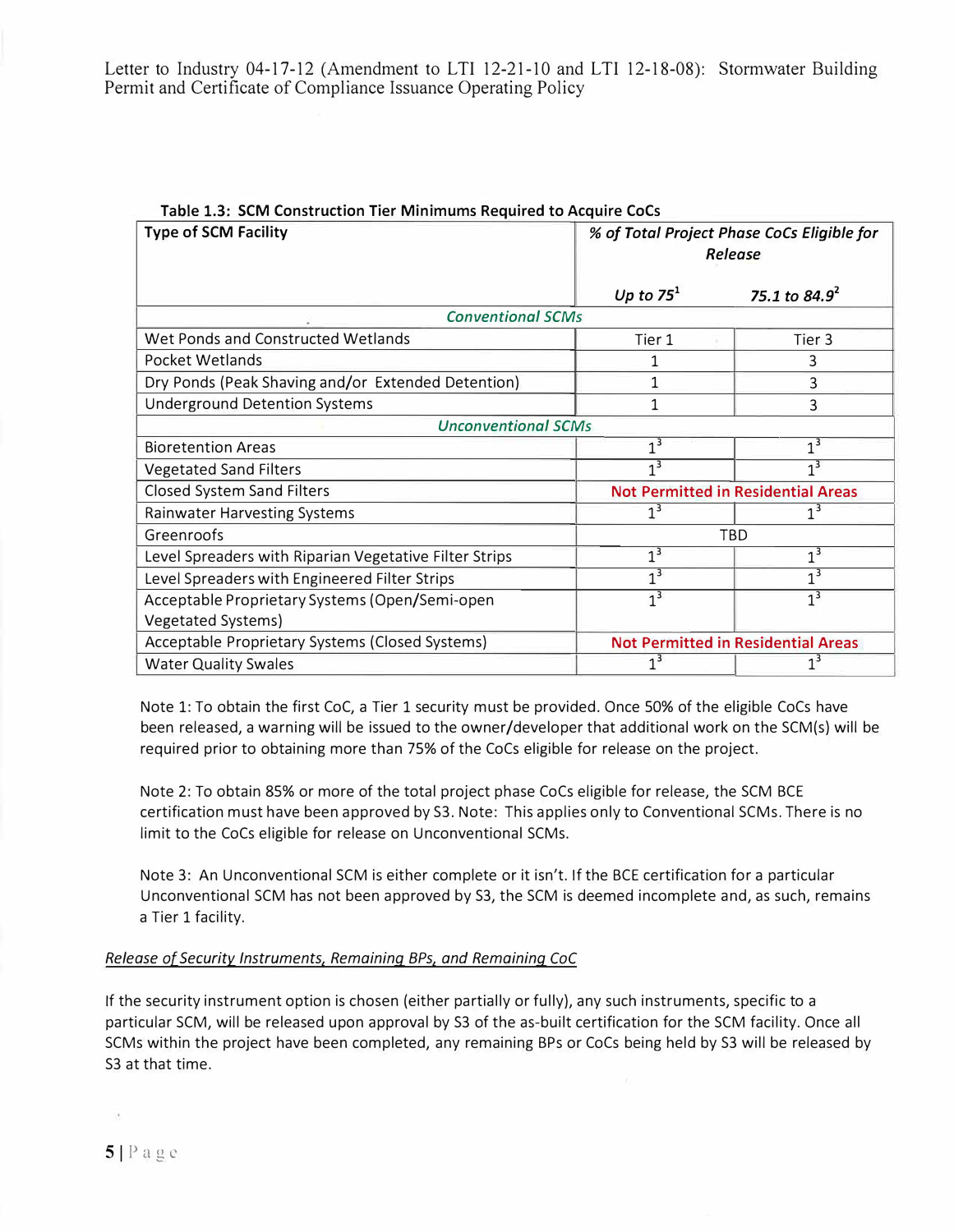# **Non-Residential (Parks, Recreational Facilities, Apartment Complexes, Condominium Units, Office, Institutional, Governmental, Commercial, and Industrial Development) Projects with Permitted Stormwater SCMs**

## *Certificates of Compliance*

To obtain a partial occupancy, conditional certificate of compliance, or certificates of compliance (CoC) for a building within the project, any and all permitted SCMs tied directly (by approved construction drawings) to the project should be completed and the as-built certification for the facility/ies should be approved by S3. If, however, a CoC is requested and one or more of the permitted 5CMs have not been completed, a partial occupancy or conditional CoC will be issued upon the owner's provision of an acceptable construction security instrument. The amount of the instrument for each SCM will be determined by 53 in accordance with Tables 2.1 and 2.2, below.

For projects that do not have a CoC and/or that do not require the issuance of utility permits, the recorded final plat, the recorded 5tormwater Agreement and Covenants [Commercial Version], the recorded covenants for the property, the attorney certification, the payment into the 5tormwater Facility Replacement Fund or the posting of a perpetual maintenance security, the payment of all permit fees, and the construction security are required prior to CD approval.

### *Construction Security Instruments*

The City will accept the following four (4) construction security instruments: (1) An irrevocable Letter of Credit-LoC; (2) an Assignable Certificate of Deposit-CD; (3) a Bank Cashier's Check-BCC (Note: An Escrow Agreement must be executed by the owner and included with the BCC); and (4) a performance bond-PB (Note: The minimum amount on a PB shall be \$250,000). As written above, the amount of the security instrument will be calculated by 53 in accordance with Tables 2.1 and 2.2, below.

### *Tables*

| <b>Tier</b> | <b>Status of SCM Completion</b>                                                                                                                                                                                                                                                        | <b>Amount of Security</b><br><b>Instrument Per SCM</b> | Length of Time the<br><b>Construction Security is</b><br>Allowed to exist before<br>construction is<br>completed or security is<br>called |
|-------------|----------------------------------------------------------------------------------------------------------------------------------------------------------------------------------------------------------------------------------------------------------------------------------------|--------------------------------------------------------|-------------------------------------------------------------------------------------------------------------------------------------------|
| One         | The SCM is incomplete.                                                                                                                                                                                                                                                                 | $$100,000^1$                                           | $1$ year <sup>2</sup>                                                                                                                     |
| Two         | The SCM has been certified by a BCE to be<br>"nominally compliant (in terms of basic size and<br>shape by visual inspection)" with the approved<br>CDs, but E&S conversion is required, and<br>additional stabilization of the SCM and/or the<br>drainage area to the SCM is required. | $$60,000^1$                                            | $6$ months <sup>2</sup>                                                                                                                   |

### **Table 2.1: Non-Residential SCM Construction Security Instrument Matrix**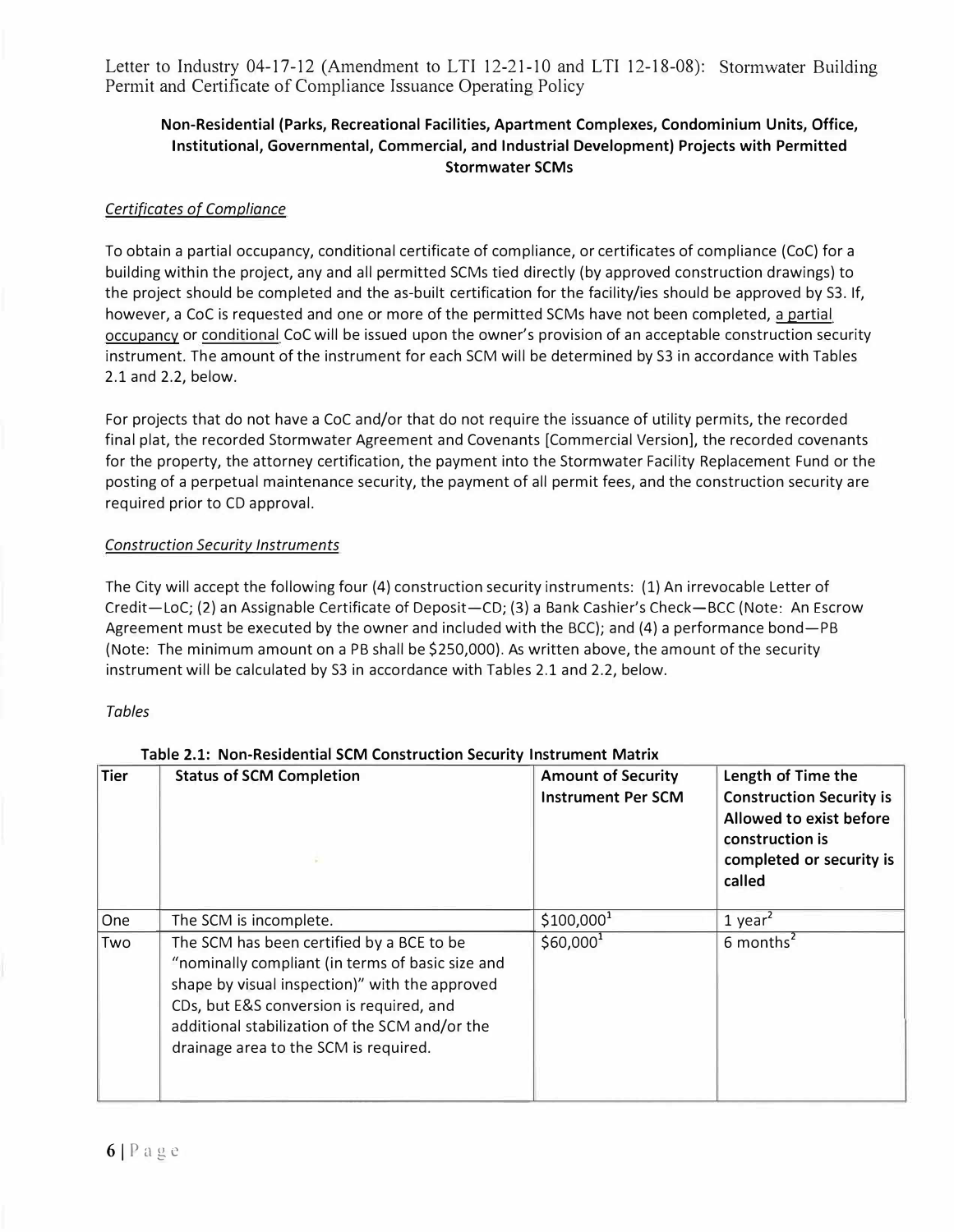| Three | The SCM is certified "preliminarily complete          | $$30,000^1$ | 3 months <sup>2</sup> |
|-------|-------------------------------------------------------|-------------|-----------------------|
|       | (based on a BCE's evaluation of a preliminary as-     |             |                       |
|       | built and an evaluation of the geotechnical aspects   |             |                       |
|       | of the facility)," but E&S conversion, and additional |             |                       |
|       | stabilization of the SCM and/or the drainage area     |             |                       |
|       | to the SCM is required. Additional vegetative         |             |                       |
|       | establishment in the SCM is required.                 |             |                       |

Note 1: Completing more of the SCM (e.g., moving from a higher completion tier to a lower tier), will result in a corresponding reduction in the required security instrument amount.

Note 2: Once an initial tier is established, the base timeline will be set for the completion of the SCM. Changing to a different tier status will not add time to the completion date of the SCM. For example, dropping from Tier 1 to Tier 3 yields a one year completion timeline, not a one-year-and-three-month completion timeline. It should be understood that once the established timeline has been exceeded, a three-month extension will be granted only for SCMs that are in Tier 3. Once this additional three-month extension has been exceeded or the timeline for a SCM not in Tier 3 has been exceeded, the City will pull the construction security and will put a hold on the release of all BPs and CoCs until a new arrangement has been executed and a new security instrument has been provided by the owner/developer. The amount of the new security instrument will be the tier amount in accordance with a reevaluation of the SCM by a BCE. The length of time the new construction security will be allowed to exist shall be three months. If the SCM is not completed within this three-month time frame, the City will pull the construction security and will put a hold on the release of all BPs and CoCs until the SCM has been completed. Once the SCM is completed, the City will release any construction securities back to the owner/developer and will reimburse, to the owner/developer, the face amount of any construction securities that were called.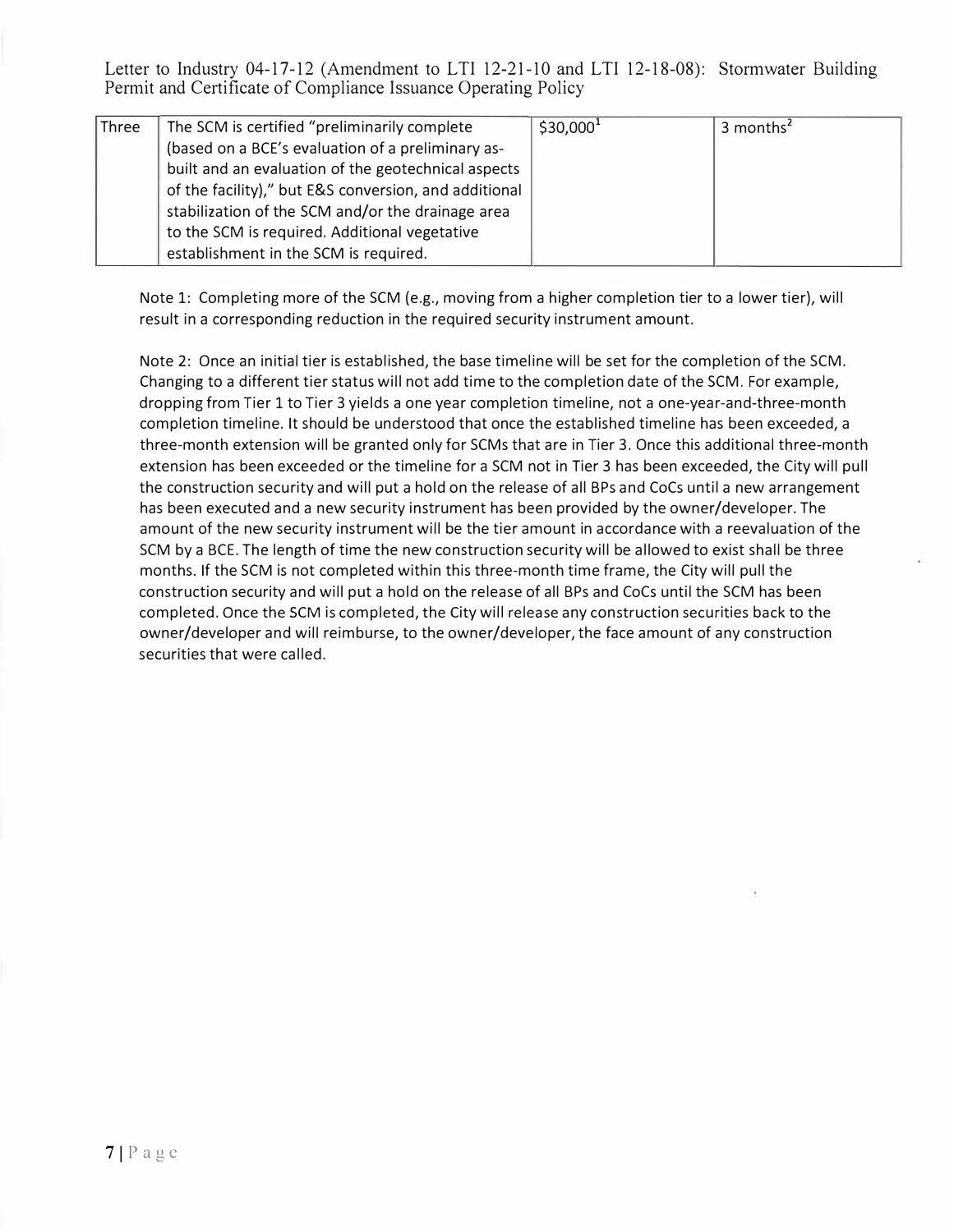|  | Table 2.2: Adjustment Factors for Table 2.1 |  |  |
|--|---------------------------------------------|--|--|
|--|---------------------------------------------|--|--|

| <b>Type of SCM Facility</b>                            | <b>DA to Facility</b> | <b>Cost Factor Multiplier</b> |              |              |
|--------------------------------------------------------|-----------------------|-------------------------------|--------------|--------------|
|                                                        |                       |                               | (by Tier)    |              |
|                                                        |                       | $\mathbf{1}$                  | 2            | 3            |
| <b>Conventional SCMs</b>                               |                       |                               |              |              |
| Wet Ponds and Constructed Wetlands                     | $\geq$ 50 Ac          | 2.5                           | 2.5          | 2.5          |
|                                                        | $>$ 25 Ac and $<$     | 1.5                           | 1.5          | 1.5          |
|                                                        | 50 Ac                 |                               |              |              |
|                                                        | $< 25$ Ac             | $\mathbf{1}$                  | $\mathbf{1}$ | $\mathbf{1}$ |
| Pocket Wetlands                                        | n/a                   | $\mathbf{1}$                  | 1            | 1            |
| Dry Ponds (Peak Shaving and/or Extended Detention)     | n/a                   | 1                             | 1            | 1            |
| <b>Underground Detention Systems</b>                   | n/a                   | $\mathbf{1}$                  | $\mathbf 1$  | $\mathbf{1}$ |
| <b>Unconventional SCMs</b>                             |                       |                               |              |              |
| <b>Bioretention Areas</b>                              | $>0.25$ Ac            | 0.5                           | n/a          | n/a          |
|                                                        | $< 0.25$ Ac           | 0.25                          | n/a          | n/a          |
| <b>Vegetated Sand Filters</b>                          | $>0.25$ Ac            | 0.5                           | n/a          | n/a          |
|                                                        | $< 0.25$ Ac           | 0.25                          | n/a          | n/a          |
| Closed System Sand Filters                             | $> 2$ Ac              | 2                             | n/a          | n/a          |
|                                                        | $> 0.25$ Ac and <     | 1.5                           | n/a          | n/a          |
|                                                        | 2 Ac                  |                               |              |              |
|                                                        | $< 0.25$ Ac           | $\mathbf{1}$                  | n/a          | n/a          |
| Rainwater Harvesting Systems                           | $\geq 1$ Ac           | $\mathbf{1}$                  | n/a          | n/a          |
|                                                        | $> 0.25$ Ac and <     | 0.5                           | n/a          | n/a          |
|                                                        | 1 Ac                  |                               |              |              |
|                                                        | $< 0.25$ Ac           | 0.25                          | n/a          | n/a          |
| <b>Greenroof Systems</b>                               | $> 0.5$ Ac            | $\mathbf{1}$                  | n/a          | n/a          |
|                                                        | $> 0.25$ Ac and <     | 0.5                           | n/a          | n/a          |
|                                                        | 0.5 Ac                |                               |              |              |
|                                                        | $< 0.25$ Ac           | 0.25                          | n/a          | n/a          |
| Level Spreaders with Riparian Vegetative Filter Strips | n/a                   | 0.2                           | n/a          | n/a          |
| Level Spreaders with Engineered Filter Strips          | n/a                   | 0.5                           | n/a          | n/a          |
| Acceptable Proprietary Systems (Open/Semi-open,        | $> 0.25$ Ac           | 0.25                          | n/a          | n/a          |
| Vegetated Systems [Example: Filterra])                 | $< 0.25$ Ac           | 0.2                           | n/a          | n/a          |
| Acceptable Proprietary Systems (Closed Systems)        | $> 2$ Ac              | 1.5                           | n/a          | n/a          |
|                                                        | $> 0.25$ Ac           | $\mathbf{1}$                  | n/a          | n/a          |
|                                                        | $< 0.25$ Ac           | 0.5                           | n/a          | n/a          |
| <b>Water Quality Swales</b>                            | n/a                   | 0.2                           | n/a          | n/a          |

*Release of Security Instruments and Remaining BPs*